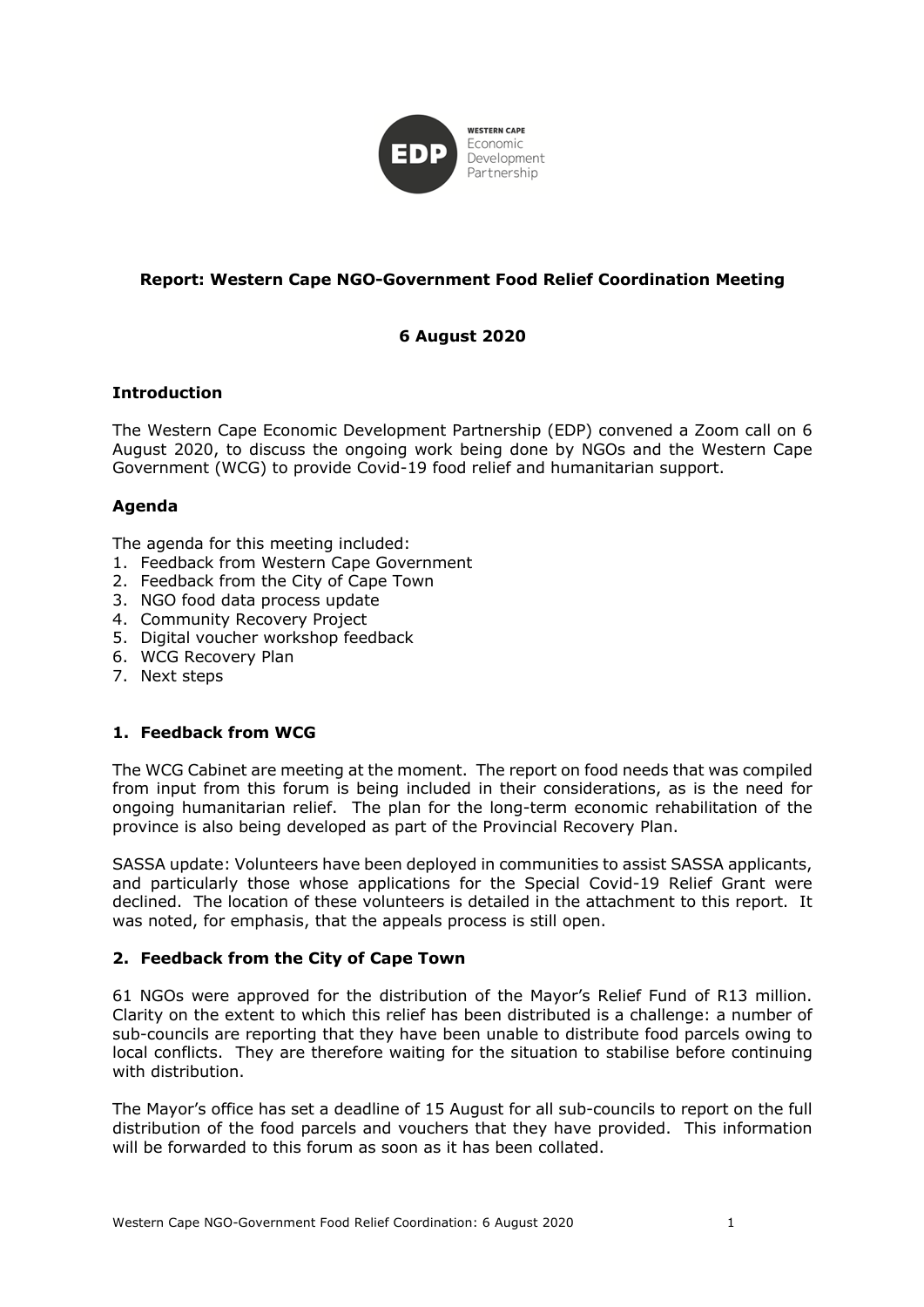As reported in the previous forum report, an additional R25m has been set aside to provide support specifically to food kitchens, with R10m available immediately, and R15m in January 2021 with the adjustment budget.

- This money will be split equally between 116 wards, but kitchens can provide services outside the wards in which they are located.
- The money must be used for operational, not capital, expenditure.
- Only people with experience in running soup kitchens will be considered.
- Given the absence of PPE for the vulnerable, up to a maximum of 20% of the money can be used for PPE at these kitchens.
- Given that this money takes the form of a grant in aid, the standard requirements for such grants (e.g. having a bank account, being registered with SAPS, having a tax number, etc.) will need to be met. These requirements will be specified in the advertisement. Informal community kitchens who may not meet these requirements are permitted to partner with established NPOs and NGOs in order to qualify for this assistance.

*It was suggested that establishing a collaborative approach to these applications – to ensure that no food kitchens are left behind, by encouraging existing networks of suppliers, NGOs and food kitchens to work together – would be useful. A meeting to explore this will be set up as soon as the CoCT advertisement is made public; forum participants who would be interested in joining this meeting should contact Andrew Boraine.* 

*The following organisations indicated their interest during the meeting: Somerset West CAN – Erica Inches Tableview/Blouberg CAN – Claire McGuinness Seaboard/Gugulethu CAN Khayelitsha CAN – Connie Augast Hout Bay CAN – Elizabeth Drevlow Khikhi CAN – Ncediswa Notywala Beautiful Gate – Minah Koela The Warehouse – Zukile Ngqeza*

Luzuko Mdunyelwa of the City of Cape Town is available to answer queries (Luzuko.mdunyelwa@capetown.gov.za).

*Clarity is needed on whether this assistance will permit the purchase of gas or electricity.*

## **3. NGO food data update**

Ikapadata has been commissioned to work with 18 intermediary food providers, listed below, to determine NGO food relief supplied up to the end of July.

- Afrika Tikkun
- Breadline Africa
- Brewers Soup collective
- Community Chest
- DGMT
- Extreem Kwizeen/ Soupathon
- Gift of the Givers
- Ikamva Labantu
- Ladles of Love
- Mustadafin Foundation
- Philippi East Development Initiative
- PnP
- Rotary
- Service Dining Rooms
- Stellenbosch Unite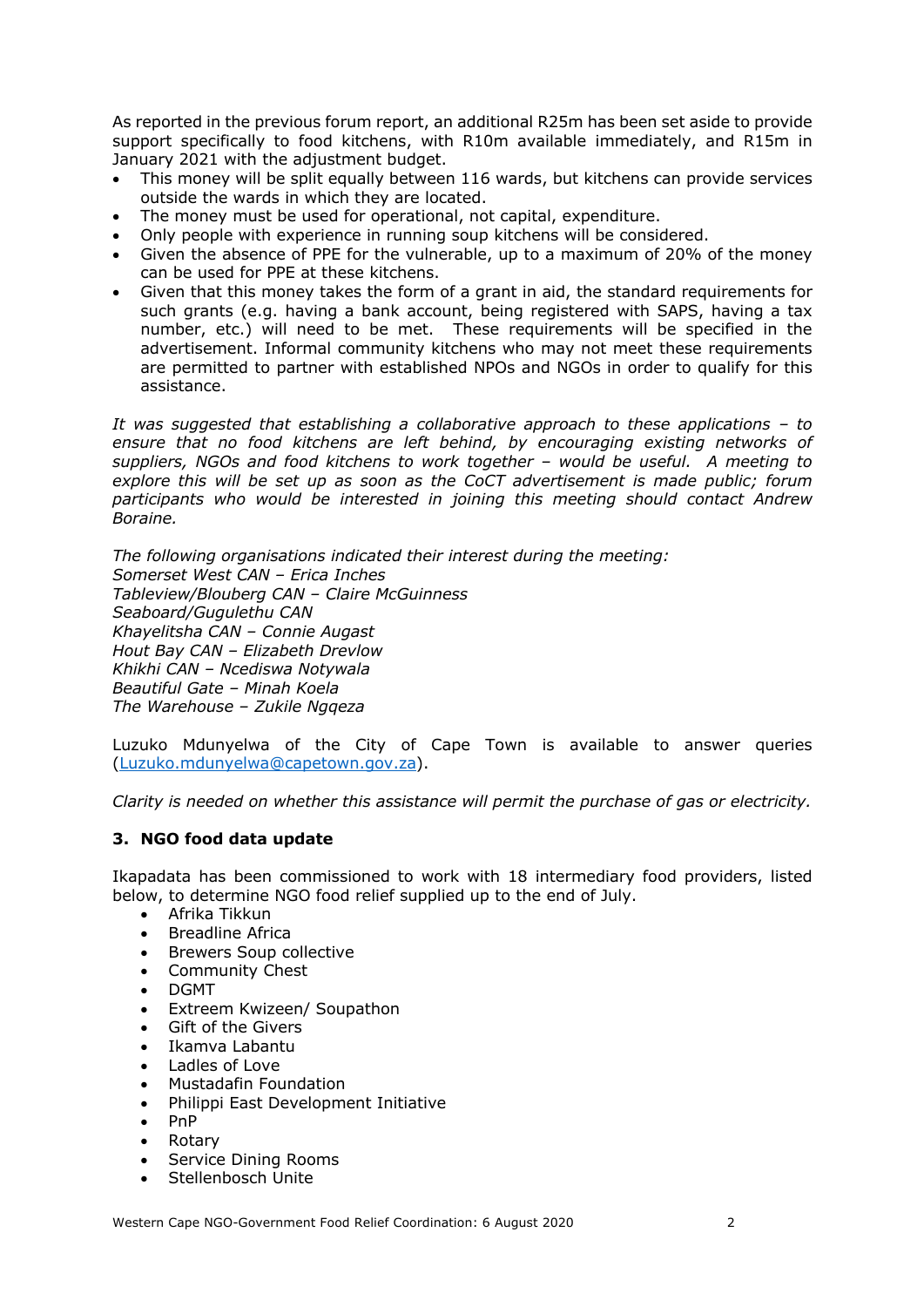- The Warehouse
- UCook
- Violence Prevention through Urban Upgrading

Organisations participating in this data collection process are requested to use the template that has been sent to them. The Ikapadata team is on standby to provide technical support if needed. However, should the template prove a challenge, organisations are encouraged to send as much raw data as they have, in order to create as full a picture as possible.

### **4. Community Recovery Project**

The Community Recovery Project is *not* the same as the existing Community Kitchens project, managed by DGMT and EDP, although it was inspired by the latter programme.

The purpose of this project is to inject money into local economies, by providing money to food kitchens to spend at local spaza shops and traders. The projects aims to demonstrate that cash injections into a local economy can have an impact. There are no restrictions on what the voucher can be spent on, as long as the money is spent locally.

It should be noted that the intention of the project is not to support as many kitchens as possible; instead, its aim is to provide sustained support for 6 months to kitchens in vulnerable areas. This automatically means that there is a limit to the number of kitchens that can be supported.

In addition, kitchens need to be located in hotspot areas as identified by WCG.

*Ideally, this project would be dovetailed with the City of Cape Town support, and should be included in the planned collaborative meeting.* 

### **5. Digital voucher adaptive learning workshop feedback**

NGOs and the public sector were involved in this adaptive learning engagement on 5 August, focused on surfacing learnings from designing and implementing digital voucher schemes. A full report on this workshop will be distributed to forum members as soon as possible.

### **6. WCG Recovery Plan**

The WCG Recovery Plan currently contains three focus areas – jobs, safety, and nutrition. The Department of the Premier will hopefully be able to provide information on the outcome of these discussions at the next forum meeting.

A number of participants suggested additional focus areas for a systemic provincial recovery plan, such as:

- Improving housing
- Digitising the Western Cape economy (through, for example, improving connectivity and digital skills)
- Building on existing strong industries such as boat-building and investment management
- Education

In general, however, there is a recognition that an integrated approach to repurposing and reallocating the budget that is available, is needed.